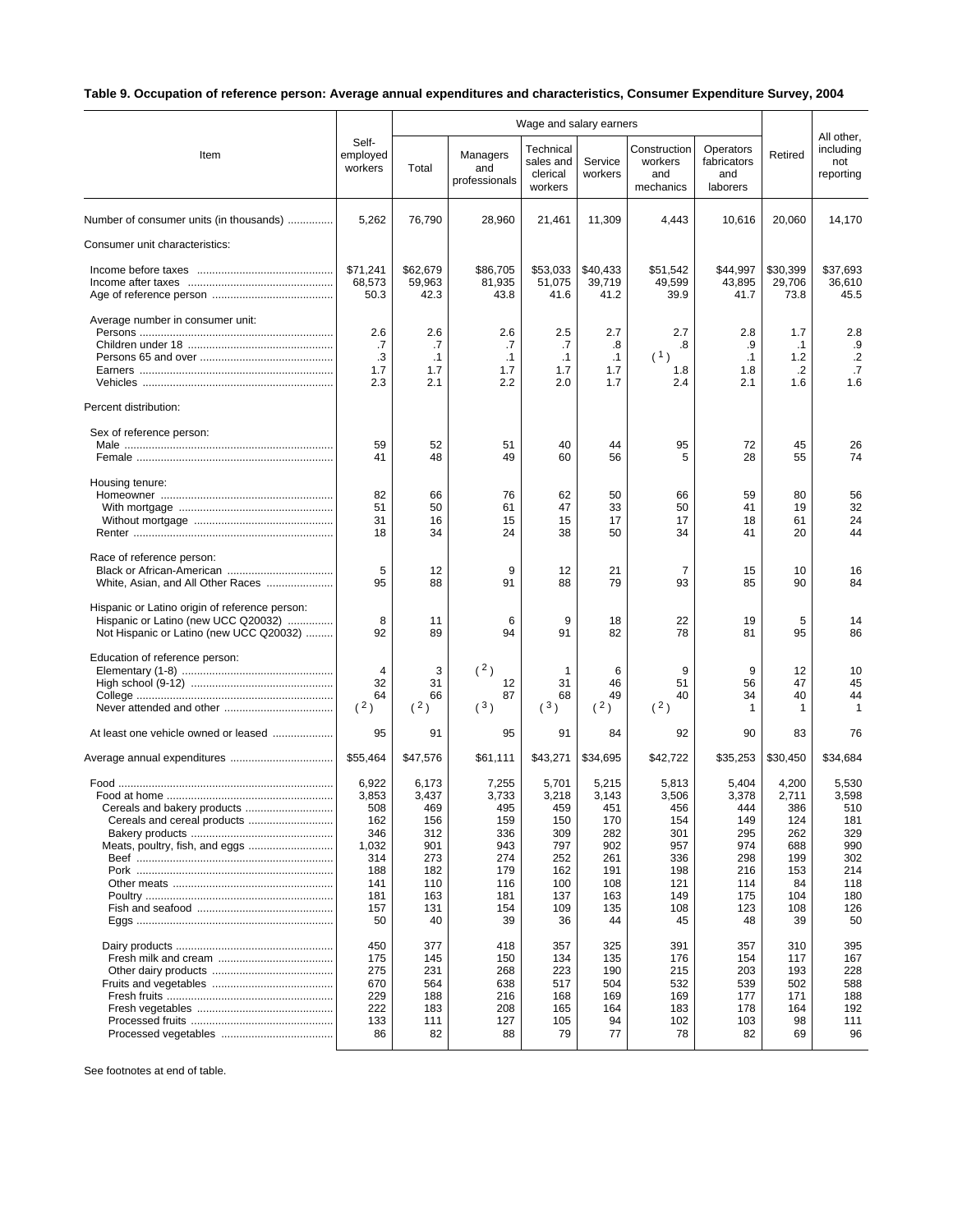## **Table 9. Occupation of reference person: Average annual expenditures and characteristics, Consumer Expenditure Survey, 2004 — Continued**

| Wage and salary earners                |                              |            |                                  |                                               |                    |                                             |                                             |            |                                             |
|----------------------------------------|------------------------------|------------|----------------------------------|-----------------------------------------------|--------------------|---------------------------------------------|---------------------------------------------|------------|---------------------------------------------|
| Item                                   | Self-<br>employed<br>workers | Total      | Managers<br>and<br>professionals | Technical<br>sales and<br>clerical<br>workers | Service<br>workers | Construction<br>workers<br>and<br>mechanics | Operators<br>fabricators<br>and<br>laborers | Retired    | All other,<br>including<br>not<br>reporting |
|                                        | \$1,194                      | \$1,127    | \$1,240                          | \$1,088                                       | \$959              | \$1,171                                     | \$1,063                                     | \$825      | \$1,114                                     |
|                                        | 128                          | 130        | 140                              | 132                                           | 122                | 120                                         | 112                                         | 112        | 142                                         |
|                                        | 100                          | 89         | 88                               | 84                                            | 96                 | 106                                         | 90                                          | 75         | 103                                         |
|                                        | 553                          | 563        | 645                              | 546                                           | 440                | 587                                         | 504                                         | 391        | 523                                         |
|                                        | 346                          | 303        | 310                              | 294                                           | 269                | 326                                         | 331                                         | 207        | 315                                         |
| Food prepared by consumer unit on      |                              |            |                                  |                                               |                    |                                             |                                             |            |                                             |
|                                        | 67                           | 41         | 57                               | 34                                            | 32                 | 33                                          | 26                                          | 39         | 32                                          |
|                                        | 3,069                        | 2,736      | 3,522                            | 2,483                                         | 2,072              | 2,307                                       | 2,027                                       | 1,489      | 1,931                                       |
|                                        | 602                          | 530        | 678                              | 510                                           | 357                | 556                                         | 347                                         | 299        | 257                                         |
|                                        | 16,060                       | 15,098     | 19,338                           | 13,984                                        | 11,375             | 12,477                                      | 10,871                                      | 10,363     | 11,770                                      |
|                                        | 9,229                        | 8,840      | 11,393                           | 8,237                                         | 6,643              | 7,136                                       | 6,143                                       | 5,329      | 6,762                                       |
|                                        | 6,879                        | 5,933      | 8,489                            | 5,258                                         | 3,389              | 4,543                                       | 3,619                                       | 3,526      | 3,996                                       |
| Mortgage interest and charges          | 3,827                        | 3,559      | 5,062                            | 3,178                                         | 1,954              | 2,833                                       | 2,243                                       | 917        | 2,090                                       |
| Maintenance, repairs, insurance, other | 1,811                        | 1,425      | 2,103                            | 1,189                                         | 840                | 1,084                                       | 820                                         | 1,367      | 1,085                                       |
|                                        | 1,241                        | 949        | 1,324                            | 891                                           | 596                | 626                                         | 556                                         | 1,242      | 821                                         |
|                                        | 1,483                        | 2,413      | 2,085                            | 2,596                                         | 3,000              | 2,317                                       | 2,354                                       | 1,398      | 2,455                                       |
|                                        | 867                          | 493        | 820                              | 383                                           | 254                | 277                                         | 171                                         | 406        | 311                                         |
|                                        | 3,362                        | 3,030      | 3,452                            | 2,860                                         | 2,623              | 2,862                                       | 2,729                                       | 2,559      | 2,723                                       |
|                                        | 457                          | 430        | 502                              | 390                                           | 347                | 437                                         | 400                                         | 430        | 371                                         |
|                                        | 1,284                        | 1,082      | 1,214                            | 1,033                                         | 949                | 1,027                                       | 984                                         | 945        | 1,058                                       |
|                                        | 188                          | 107        | 125                              | 92                                            | 98                 | 88                                          | 102                                         | 163        | 110                                         |
|                                        | 1,050                        | 1,081      | 1,211                            | 1,041                                         | 969                | 983                                         | 966                                         | 702        | 886                                         |
|                                        | 384                          | 331        | 400                              | 304                                           | 261                | 325                                         | 278                                         | 319        | 297                                         |
|                                        | 863                          | 822        | 1,250                            | 681                                           | 457                | 580                                         | 427                                         | 668        | 460                                         |
|                                        | 286<br>577                   | 357<br>465 | 515<br>734                       | 300<br>381                                    | 226<br>231         | 292<br>288                                  | 207<br>220                                  | 205<br>463 | 128<br>331                                  |
|                                        | 736                          | 612        | 789                              | 566                                           | 433                | 461                                         | 484                                         | 536        | 529                                         |
| Laundry and cleaning supplies          | 161                          | 157        | 177                              | 146                                           | 137                | 164                                         | 148                                         | 117        | 142                                         |
|                                        | 384                          | 296        | 392                              | 271                                           | 198                | 192                                         | 233                                         | 261        | 269                                         |
|                                        | 191                          | 159        | 220                              | 149                                           | 98                 | 105                                         | 103                                         | 158        | 118                                         |
| Household furnishings and equipment    | 1,869                        | 1,795      | 2,454                            | 1,640                                         | 1,219              | 1,438                                       | 1,087                                       | 1,270      | 1,296                                       |
|                                        | 184                          | 160        | 200                              | 150                                           | 157                | 108                                         | 96                                          | 173        | 115                                         |
|                                        | 361                          | 466        | 678                              | 422                                           | 260                | 389                                         | 229                                         | 293        | 346                                         |
|                                        | 81                           | 56         | 85                               | 52                                            | 21                 | 23                                          | 38                                          | 47         | 27                                          |
| Small appliances, miscellaneous        | 278                          | 210        | 253                              | 191                                           | 122                | 210                                         | 226                                         | 204        | 142                                         |
|                                        | 139                          | 108        | 131                              | 114                                           | 68                 | 94                                          | 79                                          | 90         | 96                                          |
| Miscellaneous household equipment      | 826                          | 795        | 1,107                            | 711                                           | 591                | 614                                         | 419                                         | 465        | 570                                         |
|                                        | 2,106                        | 2,043      | 2,618                            | 1,848                                         | 1,612              | 1,797                                       | 1,460                                       | 970        | 1,706                                       |
|                                        | 450                          | 455        | 577                              | 359                                           | 384                | 523                                         | 372                                         | 224        | 388                                         |
|                                        | 353                          | 354        | 466                              | 266                                           | 286                | 388                                         | 291                                         | 197        | 281                                         |
|                                        | 97<br>899                    | 101<br>828 | 111<br>1,058                     | 93<br>852                                     | 99<br>636          | 135<br>601                                  | 81<br>465                                   | 28<br>426  | 107<br>648                                  |
|                                        | 790                          | 706        | 907                              | 741                                           | 556                | 460                                         | 365                                         | 393        | 509                                         |
|                                        | 110                          | 122        | 152                              | 111                                           | 80                 | 141                                         | 100                                         | 33         | 139                                         |
|                                        | 93                           | 90         | 97                               | 91                                            | 65                 | 64                                          | 102                                         | 19         | 100                                         |
|                                        | 376                          | 365        | 440                              | 305                                           | 335                | 375                                         | 319                                         | 156        | 368                                         |
| Other apparel products and services    | 288                          | 305        | 445                              | 240                                           | 191                | 234                                         | 202                                         | 145        | 202                                         |
|                                        | 9,530                        | 8,799      | 10,556                           | 8,343                                         | 6,481              | 9,704                                       | 7,021                                       | 4,976      | 5,751                                       |
| Vehicle purchases (net outlay)         | 4,167                        | 3,852      | 4,477                            | 3,791                                         | 2,721              | 5,025                                       | 2,984                                       | 2,050      | 2,554                                       |
|                                        | 2,450                        | 1,946      | 2,540                            | 1,725                                         | 1,271              | 1,902                                       | 1,512                                       | 1,231      | 1,148                                       |
|                                        | 1,651                        | 1,817      | 1,832                            | 1,936                                         | 1,438              | 3,035                                       | 1,433                                       | 801        | 1,389                                       |
|                                        | 466                          | 88         | 105                              | 130                                           | 412                | 88                                          | 439                                         | 418        | 418                                         |
|                                        | 1,825                        | 1,791      | 1,952                            | 1,688                                         | 1,523              | 2,023                                       | 1,751                                       | 998        | 1,312                                       |

See footnotes at end of table.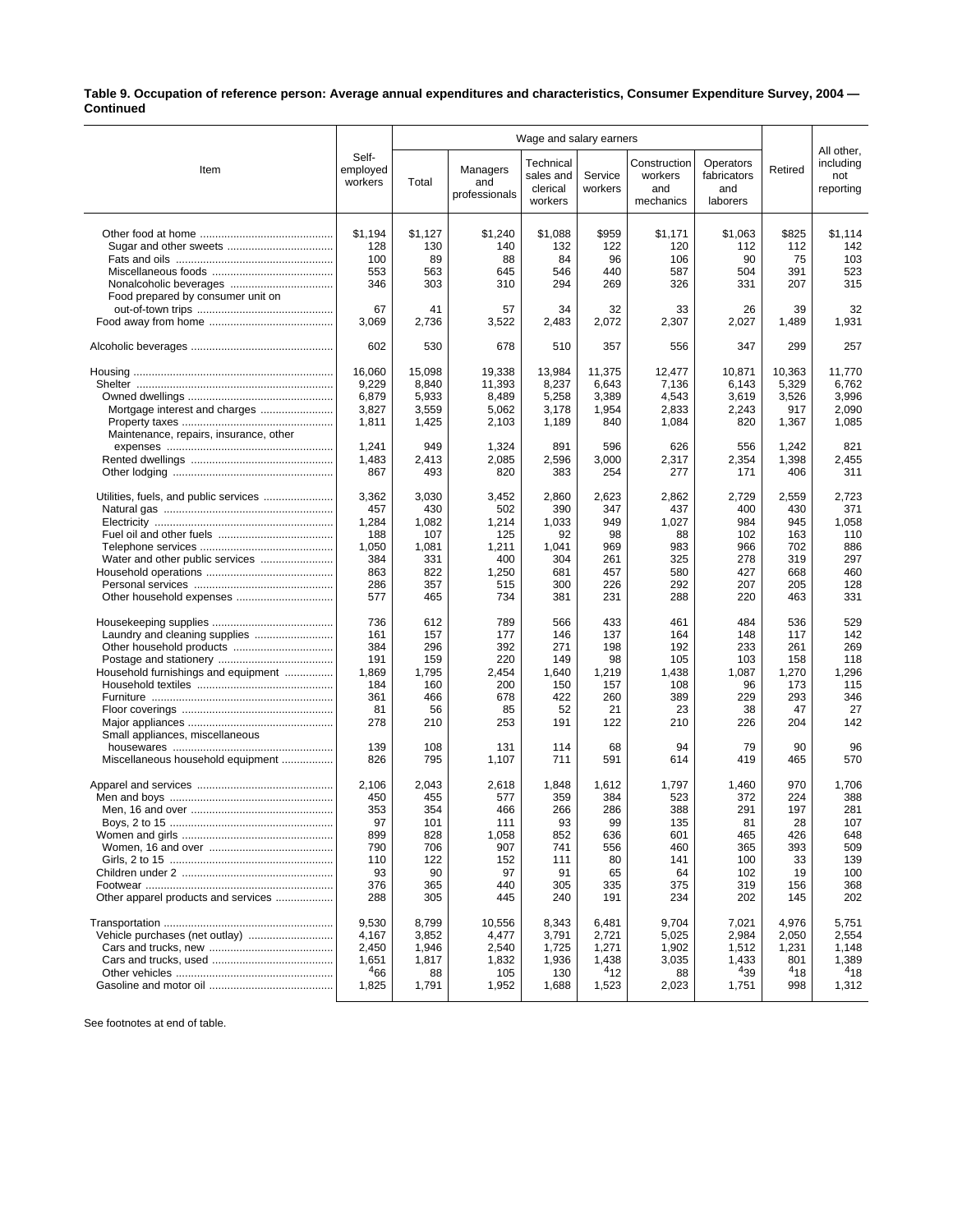## **Table 9. Occupation of reference person: Average annual expenditures and characteristics, Consumer Expenditure Survey, 2004 — Continued**

| Wage and salary earners                       |                              |         |                                  |                                               |                    |                                             |                                             |         |                                             |
|-----------------------------------------------|------------------------------|---------|----------------------------------|-----------------------------------------------|--------------------|---------------------------------------------|---------------------------------------------|---------|---------------------------------------------|
| Item                                          | Self-<br>employed<br>workers | Total   | Managers<br>and<br>professionals | Technical<br>sales and<br>clerical<br>workers | Service<br>workers | Construction<br>workers<br>and<br>mechanics | Operators<br>fabricators<br>and<br>laborers | Retired | All other,<br>including<br>not<br>reporting |
|                                               | \$2,950                      | \$2,671 | \$3,299                          | \$2,524                                       | \$1,963            | \$2,432                                     | \$2,109                                     | \$1,571 | \$1,616                                     |
|                                               | 346                          | 397     | 478                              | 364                                           | 282                | 458                                         | 342                                         | 127     | 194                                         |
|                                               | 990                          | 718     | 871                              | 702                                           | 521                | 639                                         | 578                                         | 471     | 420                                         |
|                                               | 1,101                        | 1,060   | 1,225                            | 1,027                                         | 829                | 1,026                                       | 936                                         | 729     | 728                                         |
| Vehicle rental, leases, licenses, other       |                              |         |                                  |                                               |                    |                                             |                                             |         |                                             |
|                                               | 513                          | 495     | 724                              | 432                                           | 332                | 309                                         | 253                                         | 245     | 274                                         |
|                                               | 587                          | 485     | 828                              | 340                                           | 274                | 224                                         | 177                                         | 357     | 269                                         |
|                                               | 3,679                        | 2,265   | 2,855                            | 2,115                                         | 1,658              | 1,917                                       | 1,753                                       | 3,868   | 2,003                                       |
|                                               | 1,928                        | 1,156   | 1,435                            | 1,079                                         | 849                | 1,052                                       | 917                                         | 2,096   | 982                                         |
|                                               | 966                          | 631     | 832                              | 586                                           | 431                | 528                                         | 432                                         | 738     | 498                                         |
|                                               | 629                          | 373     | 446                              | 354                                           | 312                | 257                                         | 325                                         | 879     | 438                                         |
|                                               | 155                          | 105     | 142                              | 96                                            | 66                 | 80                                          | 79                                          | 155     | 85                                          |
|                                               |                              |         |                                  |                                               |                    |                                             |                                             |         |                                             |
|                                               | 2,850                        | 2,410   | 3,366                            | 2,000                                         | 1,686              | 1,763                                       | 1,679                                       | 1,722   | 1,651                                       |
|                                               | 735                          | 590     | 944                              | 471                                           | 317                | 319                                         | 265                                         | 359     | 356                                         |
| Television, radios, sound equipment           | 887                          | 862     | 1,045                            | 803                                           | 673                | 765                                         | 720                                         | 577     | 649                                         |
| Pets, toys, hobbies, and playground equipment | 517                          | 423     | 552                              | 364                                           | 296                | 366                                         | 354                                         | 208     | 347                                         |
| Other entertainment supplies, equipment,      | 710                          | 536     | 825                              | 361                                           | 400                | 313                                         | 341                                         | 578     | 299                                         |
| Personal care products and services           | 681                          | 627     | 796                              | 599                                           | 498                | 450                                         | 436                                         | 483     | 439                                         |
|                                               | 170                          | 132     | 197                              | 115                                           | 73                 | 81                                          | 74                                          | 143     | 90                                          |
|                                               | 1,099                        | 1,101   | 1,692                            | 945                                           | 703                | 646                                         | 422                                         | 167     | 821                                         |
| Tobacco products and smoking supplies         | 336                          | 304     | 211                              | 297                                           | 325                | 557                                         | 445                                         | 168     | 353                                         |
|                                               | 930                          | 718     | 917                              | 653                                           | 518                | 788                                         | 496                                         | 583     | 601                                         |
|                                               | 2,140                        | 1,419   | 2,116                            | 1,202                                         | 746                | 949                                         | 874                                         | 1,476   | 978                                         |
|                                               | 8,359                        | 5,957   | 8,516                            | 4,961                                         | 3,448              | 5,223                                       | 3,971                                       | 1,031   | 2,734                                       |
| Life and other personal insurance             | 688                          | 411     | 593                              | 354                                           | 211                | 377                                         | 255                                         | 339     | 241                                         |
|                                               | 7,671                        | 5,546   | 7,923                            | 4,607                                         | 3,237              | 4,846                                       | 3,716                                       | 692     | 2,492                                       |
| Sources of income and personal taxes:         |                              |         |                                  |                                               |                    |                                             |                                             |         |                                             |
|                                               | 71,241                       | 62,679  | 86,705                           | 53,033                                        | 40,433             | 51,542                                      | 44,997                                      | 30,399  | 37.693                                      |
|                                               | 26,055                       | 57,004  | 79,228                           | 48,359                                        | 35,028             | 48,376                                      | 40,877                                      | 5,970   | 27,403                                      |
|                                               | 36,113                       | 1,632   | 2,372                            | 1,135                                         | 1,445              | 1,099                                       | 1,044                                       | 529     | 1,678                                       |
| Social Security, private and government       |                              |         |                                  |                                               |                    |                                             |                                             |         |                                             |
|                                               | 6,006                        | 2,116   | 2,626                            | 1,928                                         | 2,098              | 859                                         | 1,654                                       | 20,538  | 5,215                                       |
| Interest, dividends, rental income, other     |                              |         |                                  |                                               |                    |                                             |                                             |         |                                             |
|                                               | 2,197                        | 923     | 1,600                            | 522                                           | 609                | 268                                         | 495                                         | 2,744   | 643                                         |
| Unemployment and workers' compensation,       |                              |         |                                  |                                               |                    |                                             |                                             |         |                                             |
| Public assistance, supplemental security      | 67                           | 255     | 199                              | 249                                           | 172                | 519                                         | 396                                         | 90      | 408                                         |
|                                               | 128                          | 160     | 80                               | 140                                           | 379                | 108                                         | 205                                         | 216     | 1,308                                       |
| Regular contributions for support             | 453                          | 418     | 412                              | 543                                           | 476                | 196                                         | 211                                         | 177     | 703                                         |
|                                               | 222                          | 171     | 187                              | 158                                           | 225                | 117                                         | 115                                         | 134     | 336                                         |
|                                               |                              |         |                                  |                                               |                    |                                             |                                             |         |                                             |
|                                               | 2.667                        | 2,716   | 4,770                            | 1,958                                         | 714                | 1,943                                       | 1,102                                       | 693     | 1,083                                       |
|                                               | 1,960                        | 1,905   | 3,494                            | 1,326                                         | 363                | 1,282                                       | 647                                         | 451     | 773                                         |
|                                               | 436                          | 635     | 1,023                            | 483                                           | 251                | 488                                         | 351                                         | 51      | 201                                         |
|                                               | 271                          | 176     | 252                              | 148                                           | 100                | 173                                         | 104                                         | 192     | 109                                         |
|                                               | 68,573                       | 59,963  | 81,935                           | 51,075                                        | 39,719             | 49,599                                      | 43,895                                      | 29,706  | 36,610                                      |

See footnotes at end of table.